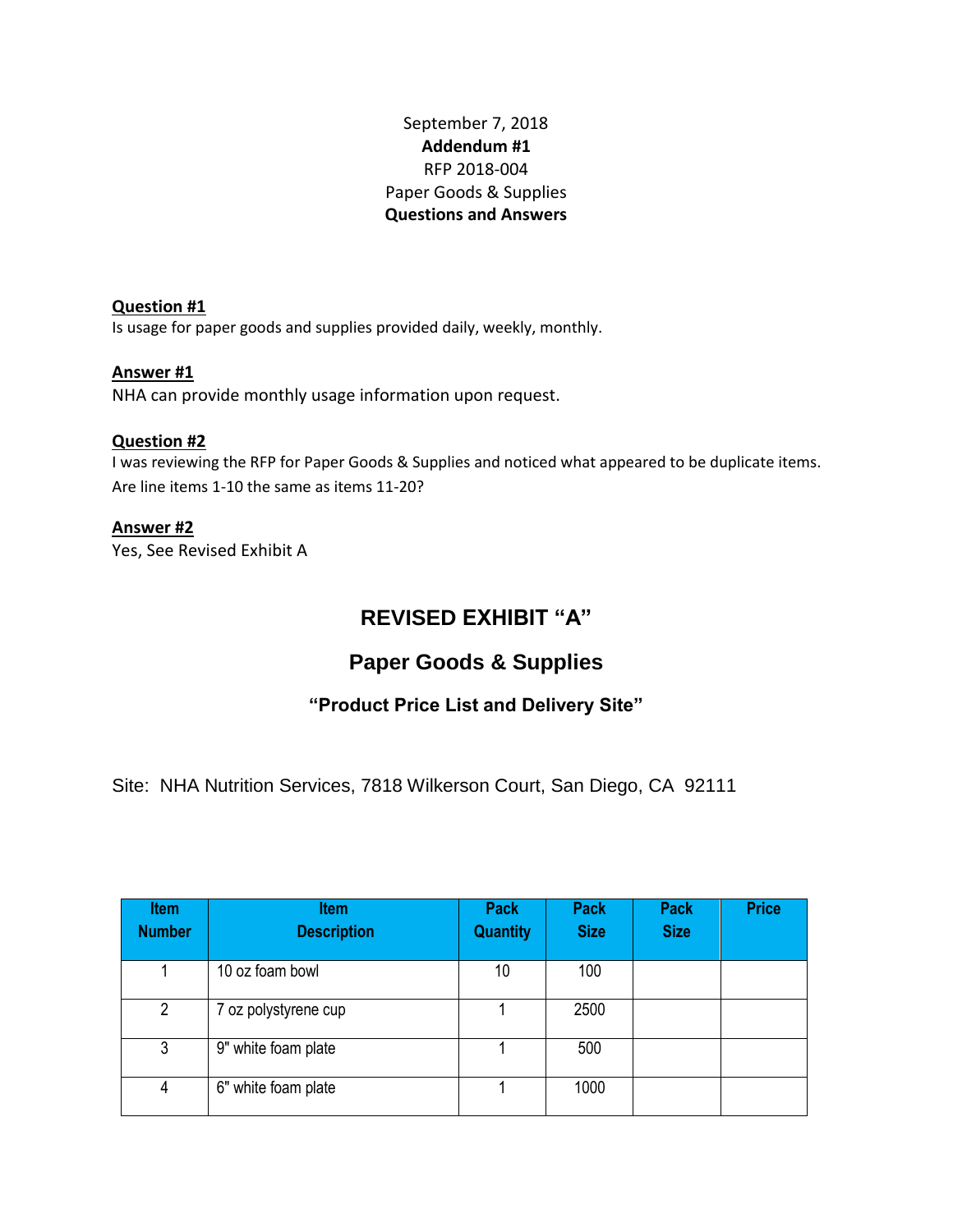| 5  | 12"x13" 2-ply napkin           |     | 6000 |  |
|----|--------------------------------|-----|------|--|
| 6  | 30 oz white foam bowl          |     | 450  |  |
| 7  | White Medium Weight forks      | 100 | 10   |  |
| 8  | White Medium Weight teaspoons  | 100 | 10   |  |
| 9  | <b>Medium Latex Gloves</b>     | 10  | 100  |  |
| 10 | Black 4 oz portion cup         | 50  | 50   |  |
| 11 | Clear lid for 4 oz portion cup | 50  | 50   |  |

### **Question #3**

Also, lines 10 and 20 (Black 4oz portion cup/clear lid) are usually sold separately. Will these two items be combined or bid separately?

### **Answer #3**

These items are now listed separately on the revised Exhibit A as shown above.

### **Question #4**

Lastly, will NHA provide an estimated annual approximate usage per case of each item listed? Or give us a previous year's volume? We can usually negotiate a better price with manufacturers if I could say 100 cases or 500 cases annually.

#### **Answer #4**

Below is the annual usage for items on the Paper Goods & Supplies RFP:

| <b>Item</b>   | <b>Item</b>           | Annual       |
|---------------|-----------------------|--------------|
| <b>Number</b> | <b>Description</b>    | <b>Usage</b> |
| 1             | 10 oz foam bowl       | 150 cases    |
| 2             | 7 oz polystyrene cup  | 5 cases      |
| 3             | 9" white foam plate   | 300 cases    |
| 4             | 6" white foam plate   | 80 cases     |
| 5             | 12"x13" 2-ply napkin  | 80 cases     |
| 6             | 30 oz white foam bowl | 150 cases    |